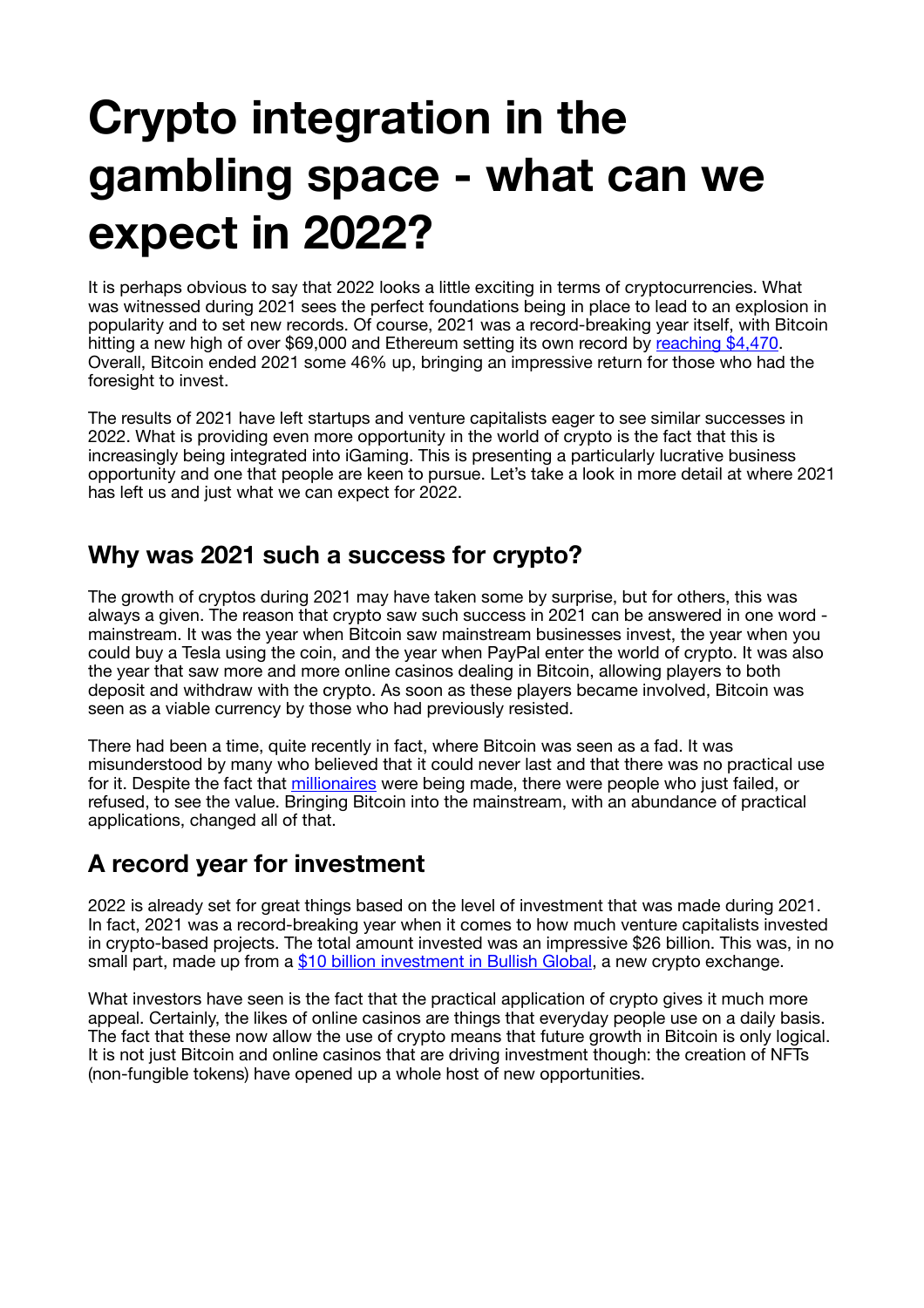## **How iGaming has already embraced crypto**

Online casinos offer a whole range of games. There are an abundance of slots along with other classics such as online poker and blackjack. Regardless of the games that players are seeking, online casino operators understand exactly what their players want. They are looking for payment methods that are efficient, secure, and even anonymous. This saw operators making the move towards crypto, knowing that it provided the perfect solution for their players'.

2021 saw Bitcoin casinos becoming an attractive niche to operate in. What they could offer was a payment method on par with what specialised banks are able to offer their customers. One of the major consequences of iGaming embracing crypto was the fact that there was suddenly a growth in fast withdrawing casinos. Suddenly players could get their hands on their winnings in an instant, rather than waiting hours or even days.

### **The benefits of Bitcoin casinos**

As we have touched on, casinos have turned to Bitcoin because it meets the needs of players. There are numerous benefits that can be found when using Bitcoin as a payment method at an online casino. Some of these include:

#### Safety and security

Online casinos handle an astonishing number of transactions every single day. Huge volumes of money pass hands and players are always keen to ensure that their funds are safe. With Bitcoin, winnings are as safe as they can possibly be. Players are able to deposit and withdraw without the need to share card details and they can be sure that the blockchain keeps their winnings safer than any bank ever could.

#### Fast withdrawals

We have already touched on this point, but it is worth revisiting. Not so long ago, players could win big and get excited about withdrawing their winnings. The excitement would subside when they saw it could take 5-7 days for funds to hit their accounts. With Bitcoin, winnings are with you in an instant.

#### Low fees

One thing that casino players detest even more than slow withdrawals is being stung with fees for the privilege. When players opt to use Bitcoin as their preferred payment method, they find that the fees are minimal. This means that they get to keep more of what they win!